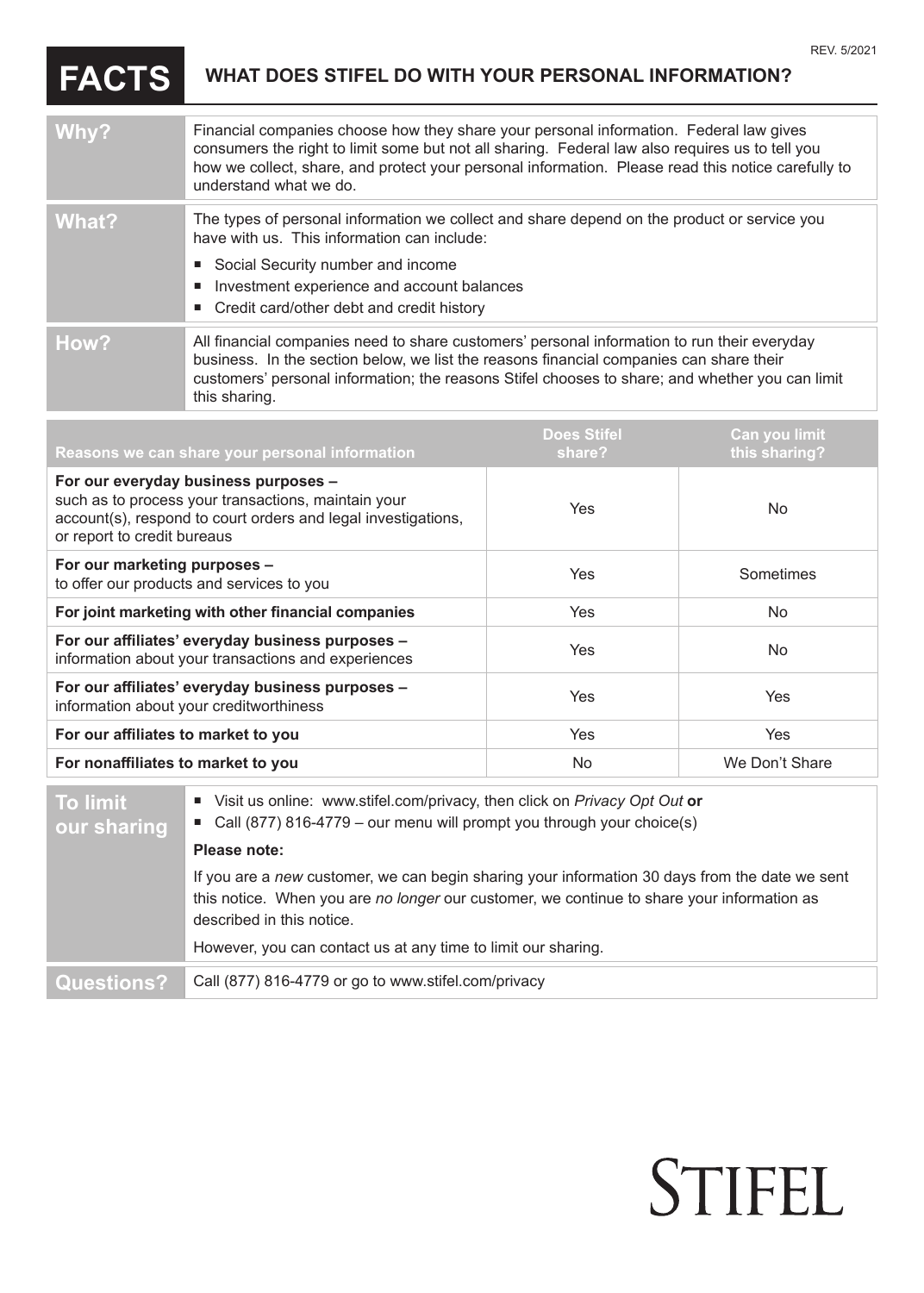| Who we are                                                                               |                                                                                                                                                                                                                                                                                                                                                                                                                                                                                                                                                                                                                                     |  |  |  |
|------------------------------------------------------------------------------------------|-------------------------------------------------------------------------------------------------------------------------------------------------------------------------------------------------------------------------------------------------------------------------------------------------------------------------------------------------------------------------------------------------------------------------------------------------------------------------------------------------------------------------------------------------------------------------------------------------------------------------------------|--|--|--|
| Who is providing this notice?                                                            | An affiliate or subsidiary of Stifel Financial Corp. ("Stifel")                                                                                                                                                                                                                                                                                                                                                                                                                                                                                                                                                                     |  |  |  |
| What we do                                                                               |                                                                                                                                                                                                                                                                                                                                                                                                                                                                                                                                                                                                                                     |  |  |  |
| How does Stifel protect my personal<br>information?                                      | To protect your personal information from unauthorized access and use,<br>we use security measures that comply with federal law. These measures<br>include computer safeguards and secured files and buildings.                                                                                                                                                                                                                                                                                                                                                                                                                     |  |  |  |
| How does Stifel collect my personal<br>information?                                      | We collect your personal information, for example, when you:<br>• Open an account with us or apply for a loan<br>■ Make deposits or withdrawals from your account<br>Give us your income information or provide employment history<br>We also collect your personal information from others, such as credit<br>bureaus, affiliates, or other companies.                                                                                                                                                                                                                                                                             |  |  |  |
| Why can't I limit all sharing?                                                           | Federal law gives you the right to limit only:<br>■ Sharing for affiliates' everyday business purposes -<br>information about your creditworthiness<br>Affiliates from using your information to market to you<br>■ Sharing for nonaffiliates to market to you<br>State laws and individual companies may give you additional rights to limit<br>sharing. See "Other important information (continued)."                                                                                                                                                                                                                            |  |  |  |
| What happens when I limit sharing<br>for an account I hold jointly with<br>someone else? | Your choices will apply to everyone on your account.                                                                                                                                                                                                                                                                                                                                                                                                                                                                                                                                                                                |  |  |  |
| <b>Definitions</b>                                                                       |                                                                                                                                                                                                                                                                                                                                                                                                                                                                                                                                                                                                                                     |  |  |  |
| <b>Affiliates</b>                                                                        | Companies related by common ownership or control. They can be<br>financial and nonfinancial companies.<br>■ Our affiliates include financial companies such as: Stifel, Nicolaus &<br>Company, Incorporated; 1919 Investment Counsel, LLC; B&F Capital<br>Markets, Inc.; Stifel Independent Advisors, LLC (fka Century Securities<br>Associates, Inc.); EquityCompass Investment Management, LLC;<br>Keefe, Bruyette & Woods, Inc. (KBW); Thomas Weisel Partners,<br>LLC; Washington Crossing Advisors, LLC; Stifel Bank & Trust; Stifel<br>Bank; Stifel Trust Company, National Association; or Miller Buckfire &<br>Company, LLC. |  |  |  |
| <b>Nonaffiliates</b>                                                                     | Companies not related by common ownership or control. They can be<br>financial and nonfinancial companies.<br>Nonaffiliates we share with can include credit bureaus, closing agents,<br>card processors, check printers, mutual fund companies, annuity<br>companies, insurance companies, internet banking service providers,<br>and vendors who perform marketing services on our behalf.                                                                                                                                                                                                                                        |  |  |  |
| Joint marketing                                                                          | A formal agreement between nonaffiliated financial companies that<br>together market financial products or services to you.<br>■ We do not have joint-marketing agreements with nonaffiliated third<br>parties.                                                                                                                                                                                                                                                                                                                                                                                                                     |  |  |  |